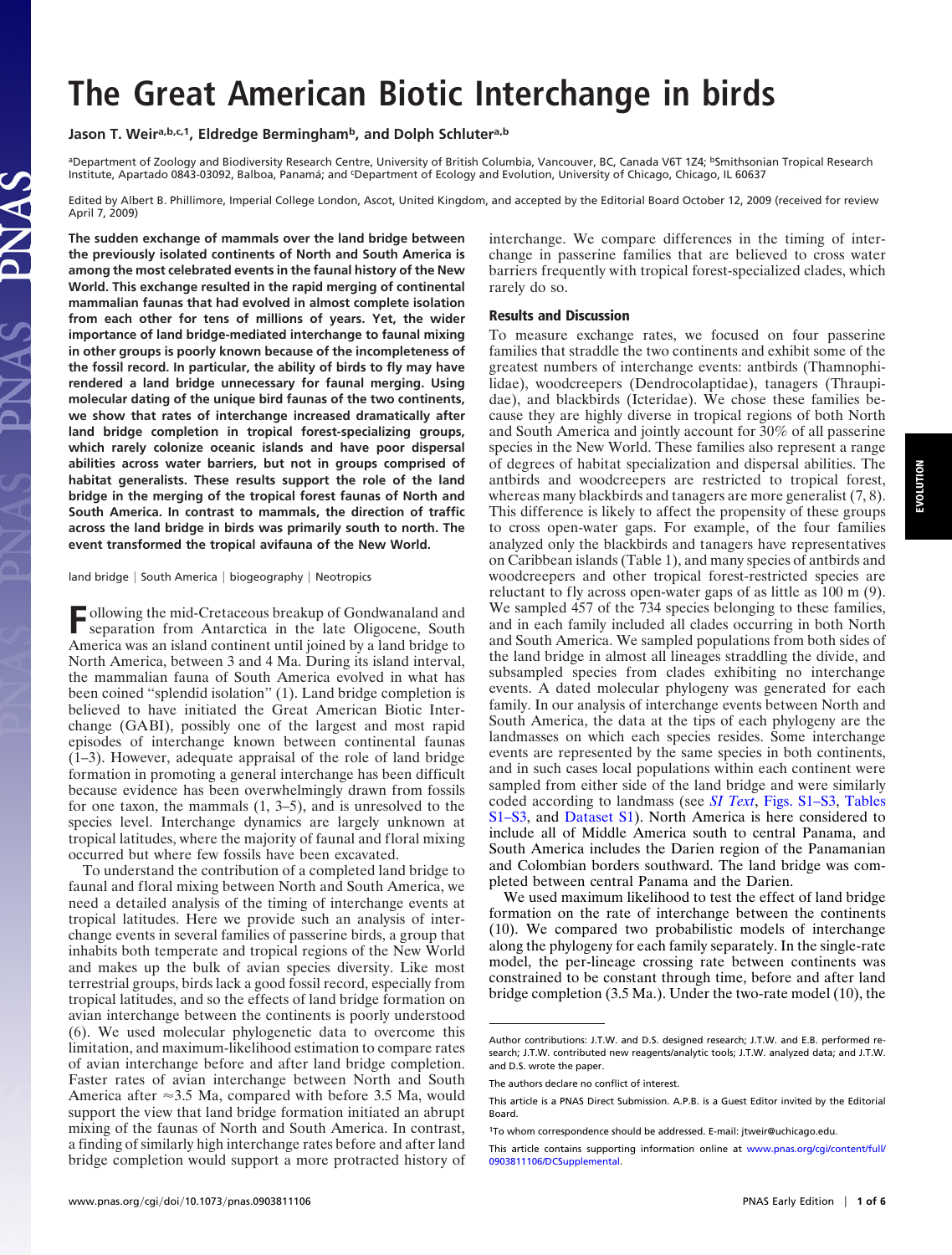#### **Table 1. Maximum likelihood estimates of interchange rates**

| Family      | n<br>$q_b$ |                          | $q_a$                    | $q_a$ , $q_b$          | Mean log-likelihood       | LR    | P                     |
|-------------|------------|--------------------------|--------------------------|------------------------|---------------------------|-------|-----------------------|
| Antbird     |            |                          |                          |                        |                           |       |                       |
| 1 rate      |            | 0.13                     |                          |                        | $-82.12$                  |       |                       |
| 2 rate      | 3          | $0.025 \pm 0.00105$ (SE) | $0.579 \pm 0.00778$ (SE) | $31.96 \pm 2.5$ (SE)   | $-61.506 \pm 0.467$ (SE)  | 41.23 | $1.11 \times 10^{-9}$ |
| Woodcreeper |            |                          |                          |                        |                           |       |                       |
| 1 rate      |            | 0.158                    |                          |                        | $-54.02$                  |       |                       |
| 2 rate      | 3          | $0.043 \pm 0.0017$ (SE)  | $0.394 \pm 0.005$ (SE)   | $11.48 \pm 0.696$ (SE) | $-47.2 \pm 0.206$ (SE)    | 13.64 | 0.00111               |
| Tanager     |            |                          |                          |                        |                           |       |                       |
| 1 rate      |            | 0.11                     |                          |                        | $-152.55$                 |       |                       |
| 2 rate      | 3          | $0.012 \pm 0.00062$ (SE) | $0.167 \pm 0.00050$ (SE) | $24.508 \pm 2.84$ (SE) | $-139.648 \pm 0.246$ (SE) | 25.8  | $2.50 \times 10^{-6}$ |
| Blackbird   |            |                          |                          |                        |                           |       |                       |
| 1 rate      |            | 0.18                     |                          |                        | $-70.57$                  |       |                       |
| 2 rate      | 3          | $0.11 \pm 0.0012$ (SE)   | $0.298 \pm 0.00274$ (SE) | $2.76 \pm 0.0509$ (SE) | $-68.4 \pm 0.078$ (SE)    | 4.34  | 0.114                 |

Values estimated from 100 randomly chosen posterior trees. Parameters estimated are as follows: *q*, rate parameter under one-rate model; *qb* and *qa,* rates before and after the best fit breakpoint under two-rate model (as shown in Fig. 1*A*). Standard errors reflect uncertainty in node age estimates. Abbreviations as follows: LR, likelihood ratio; *n,* number of free parameters; *P*, *P*-value for likelihood ratio test.

rates of crossing were free to differ before and after a specific time point that was also estimated from the data. Comparison of the two models tests whether a GABI occurred, and whether its start coincided with land bridge completion or was initiated sooner (e.g., along the proto-land bridge, consisting of a string of islands) or later, in association with events long after land bridge completion. With this approach it is not necessary to reconstruct the continent on which the ancestors occurred. Rather, crossing rates are estimated over all possible ancestor reconstructions, weighting each by its likelihood support (10– 12). The two-rate model gave a significantly better fit than the one-rate model in woodcreepers, antbirds, and tanagers. In each of these families, the estimated rate was significantly higher after the breakpoint than before (see Table 1). In the two tropical forest-restricted families, antbirds and woodcreepers, the best-fit breakpoint occurred within an estimated several hundred thousand years after land bridge completion (Fig. 1), strongly supporting the role of land bridge completion in increasing interchange rates. In contrast, a breakpoint of 6.5 Ma gave the best fit to the tanager data, suggesting an initiation of GABI during the proto-land bridge period, although a breakpoint between 3.5 and 4 Ma gave almost equal support (see Fig. 1). The best-fit breakpoint in blackbirds at 2.9 Ma is also associated with land bridge completion, but support for the two-rate model was weak and we cannot rule out the possibility that interchange rates before and after land bridge completion were similar in this habitat generalist family.

Maximum-likelihood ancestor reconstructions were used to visualize these results (see *[SI Text](http://www.pnas.org/cgi/data/0903811106/DCSupplemental/Supplemental_PDF#nameddest=STXT)*, Section B). Based on this analysis, a total of 113 crossing events between continents were reconstructed (see *Materials and Methods*) (18 in woodcreepers, 25 in antbirds, 45 in tanagers, and 25 in blackbirds). We were able to approximate a date for 88 of these interchange events, of which 72 postdated land bridge completion (3.5 Ma; an additional 14 crossing events postdated 3.5 Ma but could not be dated more precisely). We used these reconstructions to estimate the rate of crossing during 0.5- or 1.0-million-year time intervals by dividing the number of reconstructed crossing events in the interval by the sum of evolutionary time (i.e., summed branch lengths in each interval) (see Fig. 1). These rates control for the possibility that some crossing events went extinct leaving no descendants to the present (see *Materials and Methods*). For the antbirds and woodcreepers, a high dispersal rate from South America into North America became established at or soon after the completion of the land bridge and has continued to the present. In contrast, in the tanagers, which are also of South American ancestry, a number of pre-land bridge dispersal events

**2 of 6**  $\parallel$  www.pnas.org/cgi/doi/10.1073/pnas.0903811106 Weir et al.

into North America occurred (one of which produced the only endemic North America tanager genus, *Acanthidops*), and crossings have continued up to the present, with one inferred recent back-colonization. Unlike the other three families, North America is the inferred ancestral continent for the blackbirds (see [Fig. S2\)](http://www.pnas.org/cgi/data/0903811106/DCSupplemental/Supplemental_PDF#nameddest=SF2). The reconstructions suggest a pre-land bridge burst of dispersal from North to South America between 7 and 10 Ma, when representatives of several major clades colonized the continent (see Fig. 1). Blackbird interchange from north to south has continued up to the present. However, the results suggest that back-colonization from south to north occurred primarily after land bridge completion in this group (see Fig. 1). Significantly, most of these south-to-north blackbird taxa (five of seven, three species of *Psarocolius* and two of *Cacicus*) are primarily associated with tropical forest.

To further test the association between tropical forest habitat specialization, dispersal ability, and the impact of the land bridge, we estimated earliest dates of crossing of 14 of the 26 passerine bird families involved in the biotic interchange using dated molecular phylogenies (Table 2). This process added a third primarily tropical forest-specialized family to the previous two, the tapaculos (Rhinocryptidae), added five families without tropical forest specialists, and brought to six the number of families with a mixture of the two. It was not possible to analyze these additional families in the same way as the woodcreepers, antbirds, tanagers, and blackbirds because the number of crossing events was too few or the level of phylogenetic detail was too sparse to allow us to compare crossing rate before and after land bridge completion. Earliest reconstructed crossing events in the three forest-specializing families all date between 3.0 and 4.0 Ma, when the land bridge was completed. In contrast, earliest reconstructed crossing events predated the land bridge in 10 of the 11 families not specialized exclusively in tropical forest  $(P =$ 0.011, Fisher's exact test). Across passerine families (see Table 2), tropical forest specialization is also tightly associated with absence on Caribbean islands  $(P = 0.0019)$  and with an absence of long-distance migrants ( $P = 0.0006$ ). These results strengthen the conclusion that tropical forest-inhabiting families required a completed land bridge to cross between the continents, while habitat-generalist families did not. Because the remaining unsampled tropical forest-specializing families (Conophagidae, Cotingidae, Formicariidae, Grallariidae, and Pipridae) also lack migratory ability and do not occur on Caribbean islands, we predict that they too will be found to have crossed only after land bridge formation. Considering that all eight of these tropical forest-specializing passerine families (which added 80 species to the North American fauna) (see Table 1) originated in South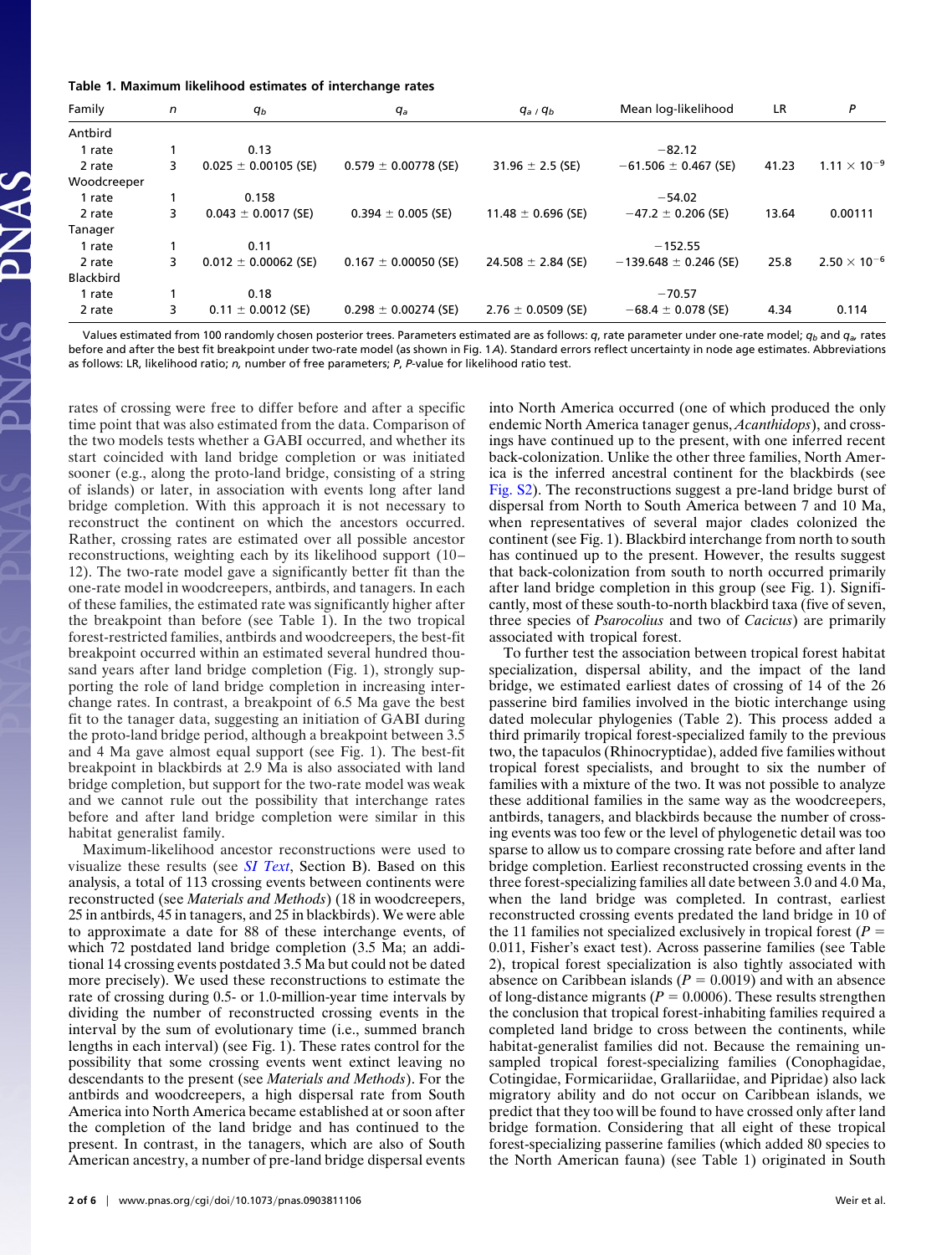

**Fig. 1.** Analysis of avian crossing between North and South America. (*A*) The likelihood of a range of times for the breakpoint (time of rate change) in the two-rate analysis. The date of the best-fit breakpoint is shown by a triangle. Breakpoints within 1.92 log-likelihood units of the maximum log-likelihood (all values above *dashed red line*) are considered not significantly different from the best-fit value at a 95% level of confidence. (*B*) Crossing dates and rates of crossing between North and South America estimated in 1-million-year intervals, obtained by dividing the number of crossing events in each interval by the total branch length in the tree that falls within that interval. Crossings from North to South America are indicated with yellow bars and those from South to North America are in black. Crossing rates from North to South America are shown by a blue line and those from South to North America by a red line. Rates corrected for missing lineages in phylogenies are shown by dashed lines. Rates are shown for the time span in which each continent was occupied. Completion of the land bridge between 3 and 4 Ma is shown by gray shading.

America and spread north (see Table 2), the evidence indicates that land bridge completion precipitated a massive wave of South American tropical forest lineages to southern North America. Floral makeup of tropical rainforests in Central America is largely comprised of South American elements (13, 14), suggesting that the rainforest flora and avifauna of South America may have invaded North America together in a post-land-bridge wave.

Results for birds and mammals differ importantly in the estimated primary direction of movement across the land bridge. Fossil mammals suggest a primarily north-to-south movement (Fig. 2). In contrast, molecular evidence from birds indicates mainly a south-to-north transfer after land bridge completion (although most interchange before completion occurred from north to south). However, the mammal record is derived almost entirely from temperate-latitude fossils and includes few fossils from tropical forests, which may bias estimates of the direction of traffic between the continents. The phylogenetic methods used here could be used to expand the record for tropical mammals and other groups, and provide a more complete evaluation of movement trends following land bridge formation.

Dates of interchange in birds nevertheless agree closely with those in mammals, despite being based on molecules rather than fossils (see Fig. 2). In both groups, a limited number of interchange events occurred in the late Miocene, before land bridge completion. At this time, tanagers and flycatchers (see Table 2), as well as four genera of ground sloth and armadillos, moved north, whereas early representatives of blackbirds and most other passerine families of North American origin (see Table 2) (15), racoons, camels, tapirs, peccaries, and proboscideans, moved south (3–5) (see Fig. 2). Dispersal by several other vertebrate groups is also believed to date to this time period (16, 17). These early dispersal events are presumed to have occurred either over open ocean or along the proto-land bridge, consisting of a string of islands (18, 19) or as an ephemeral peninsula (20). In tropical forest-specializing bird families and mammals, accelerated interchange was initiated shortly after land bridge completion and has continued to the present (see Figs. 1 and 2).

Global diversity of birds, mammals, plants and most other groups is highest in the New World tropical wet forests that extend from the Amazon to southern Mexico (21–23). A number of historical events (i.e., uplift of the Andes and Amazon River formation), and possibly low tropical extinction rates (24), are believed to have contributed to this high diversity. The timing of interchange in tropical birds indicates that land bridge completion may have also contributed to the extraordinary diversity in this region by recently merging the faunas and floras long confined to separate continents. Within the land bridge itself, this merging produced a contemporary avian fauna composed almost equally of species belonging to families of North and South American origin, demonstrating substantial faunal merging. (The North/South ratio in Costa Rica is 0.98 and in Panama is 0.85 for passerines; this ratio increases northwards and declines southwards. Ratios are determined from species lists for each country.) Whether this merging resulted in a net increase in species diversity remains unknown, but low estimates of avian extinction rates from tropical latitudes (present study: see *[SI](http://www.pnas.org/cgi/data/0903811106/DCSupplemental/Supplemental_PDF#nameddest=STXT) [Text](http://www.pnas.org/cgi/data/0903811106/DCSupplemental/Supplemental_PDF#nameddest=STXT)*) (24) supports this possibility.

Our results demonstrate that despite their ability to fly, interchange of tropical forest-specializing birds between the continents was greatly enhanced by land bridge completion, while habitat-generalist families were less affected. The results are unique in providing a detailed understanding of interchange dynamics at tropical latitudes that have been neglected in fossil analysis of mammals. The results complement those from mammals, despite being based on entirely different methods, and suggest that the so-called ''Great American Biotic Interchange'' was a general biogeographic event, reshaping patterns of biodiversity across a wide taxonomic spectrum.

#### **Materials and Methods**

**Taxon Sampling.** Published molecular phylogenies with a large proportion of genera sampled were available for antbirds (25, 26), woodcreepers (27, 28), tanagers (29–33), and blackbirds (34–38). These previous phylogenetic studies demonstrated that antbirds, woodcreepers, and blackbirds represent monophyletic groups. However, current taxonomic boundaries of tanagers are poorly defined. To define a monophyletic tanager radiation, we generated a large phylogenetic tree, including almost all genera traditionally assigned to the tanagers and a large proportion of genera in related families (see *[SI Text](http://www.pnas.org/cgi/data/0903811106/DCSupplemental/Supplemental_PDF#nameddest=STXT)*, Section A).

Genetic samples (see [Dataset S1](http://www.pnas.org/content/vol0/issue2009/images/data/0903811106/DCSupplemental/SD1.xlsx) of tissue samples used) representing the North American side of the isthmus were collected primarily by J.T.W. over a 3-month period in western Panama (west of the Canal Zone), mostly in the provinces near the Costa Rican border. The South American side was represented by samples collected in Darien Province near the Panama–Colombia border. The sampling design was augmented with a large number of samples obtained from throughout Mesoamerica and South America from a variety of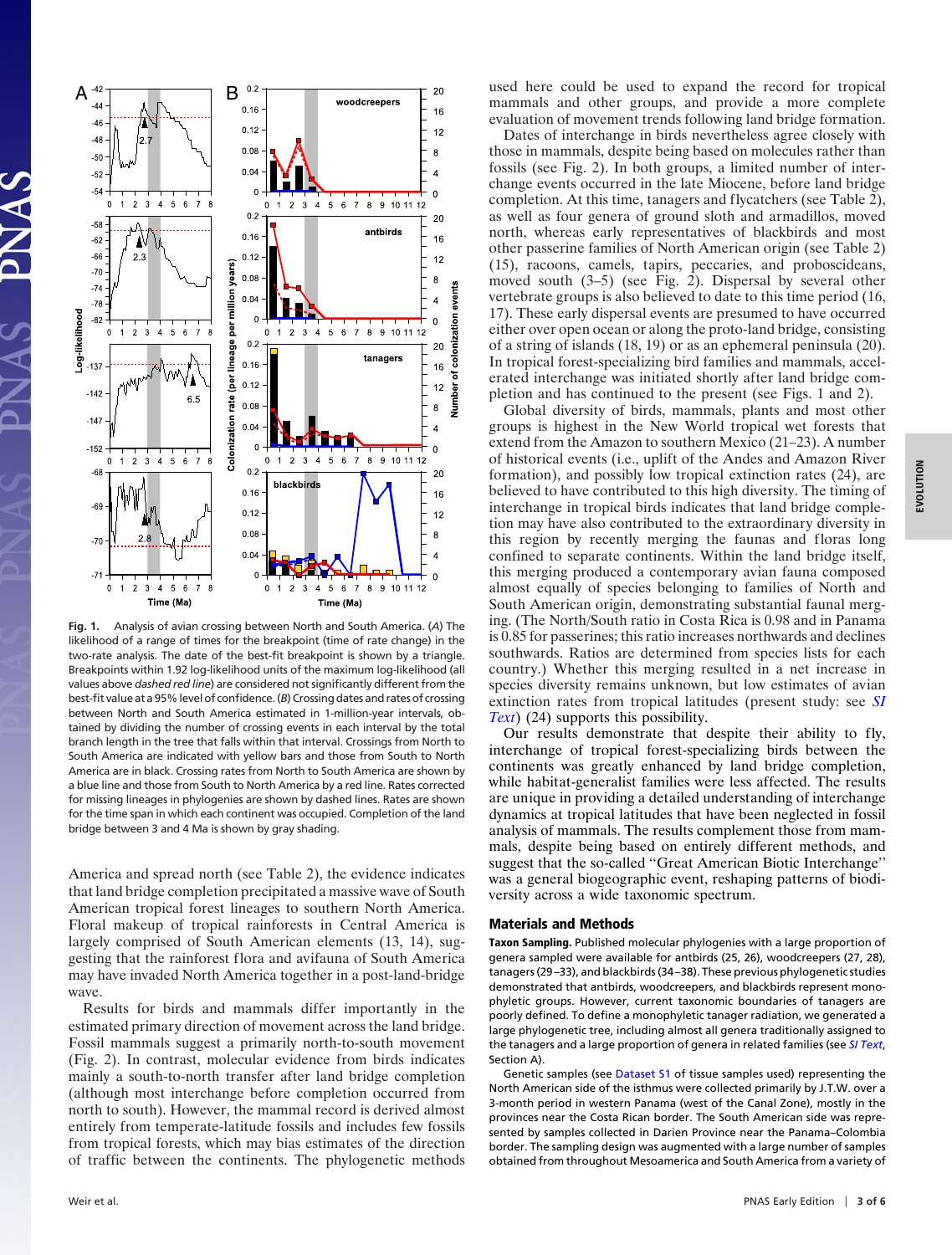## **Table 2. Earliest reconstructed dispersal dates for 14 of 26 passerine families involved in the GABI**

| Family           | Common<br>name     | Continent<br>of origin | Number of<br>continental<br>species<br>(NA/SA) | Number of<br>reconstructed<br>dispersal<br>events | Earliest<br>reconstructed<br>interchange<br>date (Ma) | Migratory | Colonized<br>Caribbean | Tropical<br>forest<br>specialist |
|------------------|--------------------|------------------------|------------------------------------------------|---------------------------------------------------|-------------------------------------------------------|-----------|------------------------|----------------------------------|
| Dendrocolaptidae | Woodcreepers       | SA                     | 19/46                                          | 18                                                | 3.6                                                   | No        | No                     | Yes                              |
| Rhinocryptidae   | <b>Tapaculos</b>   | <b>SA</b>              | 1/54                                           |                                                   | 3.8                                                   | No        | No.                    | Yes                              |
| Thamnophillidae  | Antbirds           | SA                     | 26/218                                         | 25                                                | 3.0                                                   | No        | No                     | Yes                              |
| Tyrannidae       | <b>Flycatchers</b> | <b>SA</b>              | 125/374                                        | Many                                              | 12.7                                                  | Yes       | Yes                    | Mixed                            |
| Cinclidae        | <b>Dippers</b>     | <b>NA</b>              | 1/2                                            |                                                   | $\approx$ 3.5                                         | No        | No                     | No                               |
| Emberizidae      | Sparrows           | <b>NA</b>              | 74/48                                          | Many                                              | > 4.8                                                 | Yes       | Yes                    | Mixed                            |
| Hirundinidae     | <b>Swallows</b>    | <b>NA</b>              | 15/20                                          | 10                                                | 13.1                                                  | Yes       | Yes                    | No                               |
| Icteridae        | <b>Blackbirds</b>  | <b>NA</b>              | 46/60                                          | 25                                                | 8.4                                                   | Yes       | Yes                    | Mixed                            |
| Megaluridae      | Donacobius         | <b>SA</b>              | 0/1                                            |                                                   | 14.7                                                  | No        | No                     | No                               |
| Mimidae          | Mockingbirds       | <b>NA</b>              | 16/7                                           | 3                                                 | 6.4 or 7.5                                            | Yes       | Yes                    | No                               |
| Motacillidae     | Pipits             | ?                      | 5/7                                            | 2 or 3                                            | 4.7 or 8.2                                            | Yes       | No.                    | No                               |
| Thraupidae       | Tanagers           | SA                     | 50/334                                         | 46                                                | 8.4                                                   | No        | Yes                    | Mixed                            |
| Troglodytidae    | Wrens              | <b>NA</b>              | 44/46                                          | > 23                                              | 15.6                                                  | Yes       | Yes                    | Mixed                            |
| Turdidae         | <b>Thrushes</b>    | 7                      | 38/32                                          | Many                                              | 13.3                                                  | Yes       | Yes                    | Mixed                            |

See Section D in the *[SI Text](http://www.pnas.org/cgi/data//DCSupplemental/Supplemental_PDF#nameddest=STXT)* for additional details, ancestor state reconstructions, and dated phylogenies. Earliest dispersal dates were not available for the following passerine families of South American origin [Conophagidae (1 species NA/10 species SA), Cotingidae (10/59), Formicariidae (3/11), Grallariidae (4/49), Furnariidae (24/234), Pipridae (11/47)] or North America origin [Alaudidae (1/1), Cardinalidae (34/19), Corvidae (32/15), Fringillidae (32/34), Parulidae (74/40), Polioptilidae (8/9), Vireonidae (29/23)]. None of these South American-derived families have colonized the Caribbean or possess long-distance migrants and all but Furnariidae specialize in tropical forest. None of these North American-derived families specialize solely in tropical forest. The following North Americanderived families have also colonized the Caribbean: Corvidae, Fringillidae, Parulidae, Polioptilidae, and Vireonidae. The following North American-derived families also possess long-distant migrants: Alaudidae, Cardinalidae, Fringillidae, Parulidae, Polioptilidae, Vireonidae. Earliest reconstructed dates in Turdidae, Emberizidae, and Tyrannidae were obtained from well-sampled clades within those families and sampling of additional clades may reveal even older dates. Dates within the remainder of families are from detailed analysis for the entire family. Tapaculos are primarily associated with tropical forest, although a small number of species occur in southern temperate forest and bushland.

museums (see [Dataset S1\)](http://www.pnas.org/content/vol0/issue2009/images/data/0903811106/DCSupplemental/SD1.xlsx). We sampled 44 of 51 woodcreeper, 100 of 219 antbird, 85 of 100 blackbird, and 228 of 364 tanager species.

**DNA Sequencing and Phylogenetic Analysis.** The woodcreeper, antbird, tanager, and blackbird phylogenies were generated from a combination of Gen-Bank sequences and a large number of additional sequences generated specifically for the present study [\(Fig. S2\)](http://www.pnas.org/cgi/data/0903811106/DCSupplemental/Supplemental_PDF#nameddest=SF2). Partial ( $\approx$  1000 bp) or complete (1143



**Fig. 2.** Comparison of crossing dates and rates of crossing of North and South American birds (woodcreepers, antbirds, tanagers, and blackbirds) and mammals. Mammal dates are based on fossil information provided in refs. 3 to 5. Bird dates are based on molecular estimates. Crossings from North to South America are indicated with yellow bars and those from South to North America are in black. Crossing rates from North to South America are shown by a blue line and those from South to North America by a red line.

**4 of 6**  $\parallel$  www.pnas.org/cgi/doi/10.1073/pnas.0903811106 Weir et al.

bp) sequences of the mitochondrial cytochrome *b* (*cyt b*) gene were sequenced for all individuals using standard protocols (24). The complete mitochondrial NADH dehydrogenase subunit 2 gene (*ND2*: 1041 bp) was sequenced using primers L5215 (39) and H6313 (40) for a subset of individuals representing most of the major lineages included in each phylogeny. *ND2* was also sequenced for one or more individuals for most lineages that occur in both North and South America. Partial sequences of the nuclear recombination activating protein 1 (*RAG1*) gene and c-myc exon 3 were sequenced (for protocols see ref. 41) for major woodcreeper lineages to better resolve basal nodes. This sequencing effort was augmented with other mitochondrial genes and nuclear introns available from GenBank (see [Dataset S1](http://www.pnas.org/content/vol0/issue2009/images/data/0903811106/DCSupplemental/SD1.xlsx) ) (woodcreepers: *myoglobin*; antbirds: *myoglobin*, *NADPH*, *ND3*, *NADPH*, *B-fibrinogen*; tanagers: *ATPase*, *COI*, *12s*, *myoglobin*, *RAG1*, *cmyc*; blackbirds: *COI*, *12s*).

Dated phylogenetic trees were generated in three steps. First, Bayesian topology estimates were obtained in MrBayes v3.7 (42) using the GTR-gamma model and a full dataset of mitochondrial and nuclear genes for all individuals. In many cases, species occurring in both Central and South America were represented by several samples from different geographic localities. To make phylogenetic reconstruction computationally feasible for these large datasets, many redundant samples and localities within each continent were excluded. Analyses were run for a minimum of 5-million generations and were sampled every 5,000 generations after an initial burn-in of at least 1-million generations. Sampled Bayesian trees were used to construct majority-rule consensus cladograms with strong posterior support for most nodes. Second, ultrametric estimates of branch-lengths along the consensus topology were generated under a Bayesian framework in BEAST v1.4.2 (43, 44) using only the cytochrome *b* dataset and fewer intraspecific samples (redundant samples within populations were excluded). This two-stage process was necessary because the multigene dataset provided more robust topologies, but we estimated node ages only with cytochrome *b* for which we have a robust molecular clock. The uncorrelated lognormal relaxed-clock model [with Yule prior for branch lengths (44)], which does not rely on the assumption of molecular rate constancy throughout the tree, was used in combination with the GTR-gamma model of sequence evolution. The duration, sampling frequency, and burn-in were the same as in tree construction. Mean consensus branch lengths were obtained from the Bayesian samples. In addition, for each family, 100 randomly selected posterior trees from the BEAST analysis were used to determine the effect of error associated with node age estimates on the parameter estimates in Table 1. Because posterior trees are each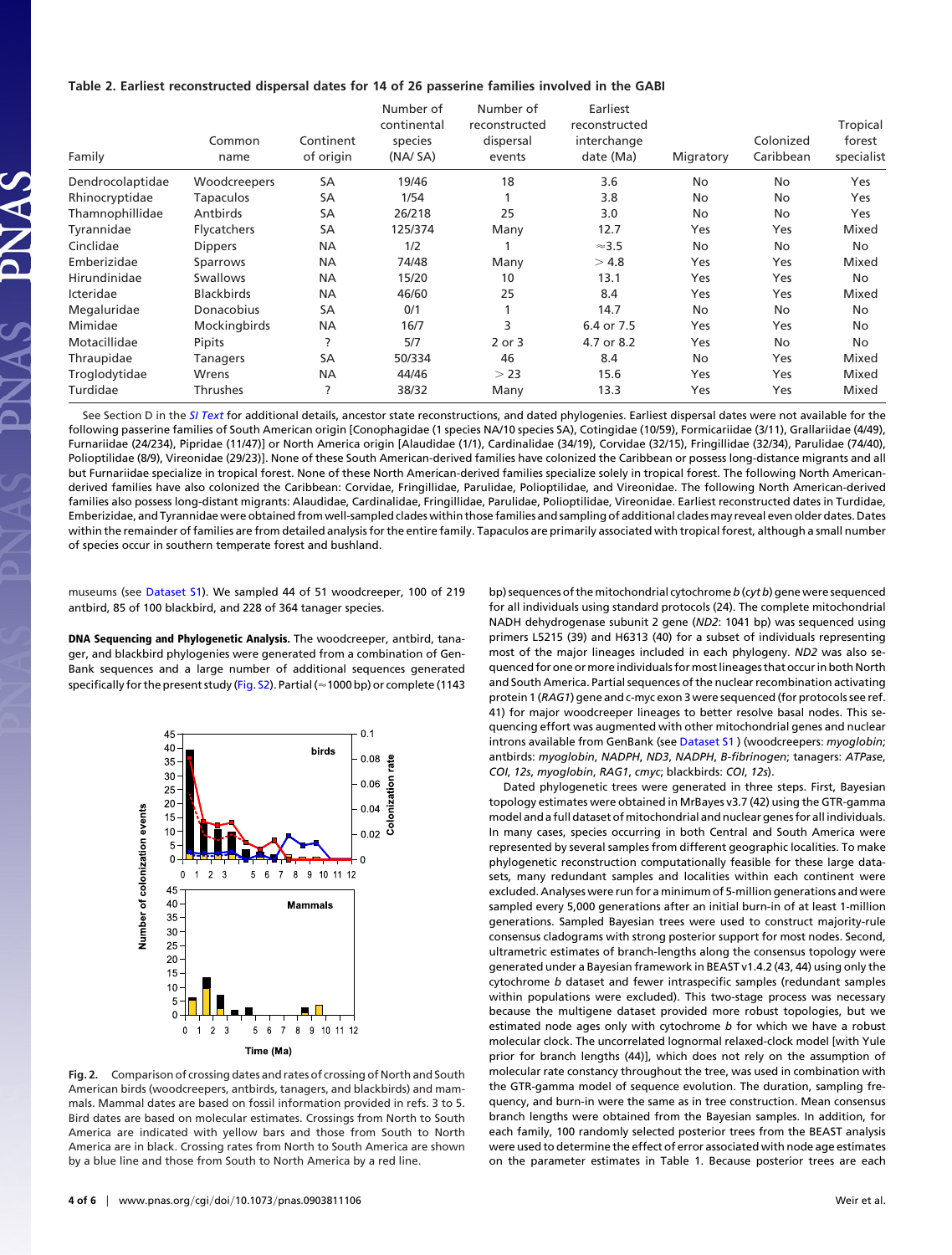constrained to the consensus topology, they may underestimate the range of node ages, but mean estimates of node ages should be unaffected.

To date trees, we used a molecular clock of 2.1% sequence divergence per million years (1.05% per lineage), a rate strongly supported by an extensive avian-clock calibration dataset for cytochrome *b* (45).

Identical methods were used to construct dated phylogenies for an additional 11 passerine families involved in the GABI (see Table 2). Sampling of species was sufficiently complete in seven of these families to allow us to reconstruct the earliest date of crossing. In the remaining four families (Tyrannidae, Emberizidae, Troglodytidae, and Turdidae) detailed phylogenies were available only for one or a few key clades, but this provided sufficient information to demonstrate pre-land bridge dispersal between the continents (for additional details, ancestor state reconstructions and dated phylogenies see *[SI Text](http://www.pnas.org/cgi/data/0903811106/DCSupplemental/Supplemental_PDF#nameddest=STXT)*, Section D). It is possible that further sampling of the remaining clades within these four families would reveal even earlier dispersal dates than the ones reported here. Cyt b sequences were used to construct phylogenies for each family, except cyt b and ND2 sequences were used for Turdidae and cyt b; ND2 and ATPase 6 and 8 were used for Emberizidae.

**Biogeographic Methods.** Interchange rates before and after a breakpoint were calculated using maximum-likelihood models of character evolution along phylogenetic trees (9–11, 46) implemented in the R package GEIGER (47). Breakpoints were tested every 0.1 million years back to 8 Ma to determine whether a change in interchange rates between the continents coincided with land bridge completion (see Fig. 1). Species and population data at each tip of the phylogeny is the land mass on which the taxon resides. We assumed that interchange events coincided with nodes on the phylogeny rather than occurred along branches. Further tests support this assumption over an alternative that allows transitions to occur along branches (48) (see *[SI Text](http://www.pnas.org/cgi/data/0903811106/DCSupplemental/Supplemental_PDF#nameddest=STXT)*, Section B). However, if the source population of a crossing event went extinct after leaving descendants, then the corresponding node would be lacking from our phylogenetic trees, with the result that the next deepest node would estimate the crossing date. In such cases, the date of crossing will be overestimated. Our approach to dating interchange events is thus conservative because extinctions would favor the null hypothesis of no change in interchange rate before and after the land bridge. We constrained crossing events to occur at nodes in the one-rate model by ignoring branch lengths (accomplished by setting all branch lengths in the phylogeny to 1). We achieved this in the two-rate model by setting all branches immediately descending from nodes predating the breakpoint to 1 and postdating the breakpoint to a value *f*. In the two-rate model we incorporated node-age uncertainty in the estimates using a random sample of 100 posterior trees from our analysis in BEAST. Some nodes occur before or after the breakpoint in different posterior trees, generating varying parameter estimates under the two-rate model.

Maximum likelihood was used to estimate the home continent of ancestors at interior nodes of the tree using Mesquite v2.6 (49) (see [Fig. S2\)](http://www.pnas.org/cgi/data/0903811106/DCSupplemental/Supplemental_PDF#nameddest=SF2). Branchlength information was not used in this analysis (all branch lengths were set to 1). Samples from western Panama northward through North America were coded as North American, and those from near the Panama–Colombian border and throughout South America were coded as South American. In a small number of cases (a few blackbird clades only), it appears that interchange between North and South America occurred via islands in the Caribbean rather than via the Panama land bridge. In such cases, Caribbean taxa were coded as belonging to the continent from which the Caribbean was inferred to have been colonized. Most nodes received strong support for either a North or South American ancestry. Parsimony reconstructions were also generated for comparison and yielded almost identical results to the maximum-likelihood reconstructions (see [Fig. S2\)](http://www.pnas.org/cgi/data/0903811106/DCSupplemental/Supplemental_PDF#nameddest=SF2). Given the concordance

- 1. Simpson GG (1980) *Splendid Isolation: The Curious History of South American Mammals* (Yale Univ Press, New Haven).
- 2. Webb S (1985) in *The Great American Interchange*, eds. Stehli F, Webb S (Plenum Press, New York), pp. 357–386.
- 3. Marshall L (1985) in *The Great American Biotic Interchange*, eds. Stehli F, Webb S. (Plenum Press, New York), pp. 49–85.
- 4. Campbell K, Frailey CD, Heizier M, Romero-Pittman L, Prothero DR (2000) Late Miocene dynamics of the Great American faunal interchange; waifs are out.*J Vertebr Paleontol* 20(suppl):3.
- 5. Flynn JJ, et al. (2005) Geochronology of Hemphillian-Blancan aged strata, Guanajuato, Mexico, and implications for timing of the Great American Biotic Interchange. *J Geol* 113:287–307.
- 6. Vuilleumier F (1985) in *The Great American Biotic Interchange*, eds. Stehli FG, Webb SD (Plenum, New York), pp. 387–424.
- 7. Stotz DF, Fitzpatrick JW, Parker TA, Moskovits DK (1996) *Neotropical Birds: Ecology and Conservation* (Univ of Chicago Press, Chicago).

between these methods, we considered only the most likely state at each node in our analysis.

We were not able to obtain precise dates for 22 crossing events (8 in tanagers, 6 in blackbirds, 3 in woodcreepers, and 5 in antbirds) because in each case, we lacked the necessary sequence data from one side of the Isthmus of Panama. Seventeen of these were represented by interchange events in which the same species occurs on either side of the isthmus, and are expected to date to the post-land-bridge period. The remaining four (all tanagers) are represented by closely related sister-species pairs in which one species occurs in Central America and the other in South America. For purposes of ancestorstate reconstruction and maximum-likelihood model testing, we added each missing lineage as sister to the sampled lineage to which it is most closely related. For the 17 crossing events represented by populations of the same species on either side of the land bridge, the missing population was added as sister to its conspecific sample obtained from the opposite side of the land bridge. The four missing species were treated similarly, but were joined to their sister species from the other side of the land bridge. These are shown and discussed with reference to reconstructions included in the *[SI Text](http://www.pnas.org/cgi/data/0903811106/DCSupplemental/Supplemental_PDF#nameddest=STXT)*.

In analyses involving ancestor-state reconstructions and rate estimation under the one-rate model, branch lengths were set to 1 and so crossing events lacking dates do not present a problem. However, in analyses based on the two-rate model, it is necessary to specify whether a crossing event occurred before or after the breakpoint when the rate change occurred. For crossing events lacking dates, if the most closely related out-group lineage diverged after the breakpoint, then the node represented by the missing lineage was dated after the breakpoint. If out-group taxa predated the breakpoint, then it remains unknown whether crossing events with missing dates occurred before or after the breakpoint. In such cases, crossing events were assumed to predate the breakpoint. This assumption increases rate estimates before the breakpoint and, thus, is conservative as it favors the null hypothesis of no change in crossing rates before and after land bridge formation.

Finally, rates of interchange within narrow time intervals were calculated by dividing the sum of interchange events by the sum of branch lengths (evolutionary time) during each time interval (see Fig. 1*B*). This method assumes complete species sampling to estimate correctly the sum of branch length for each time interval. We corrected for missing branch lengths in these phylogenies by assuming that each missing species contributed to branchlength estimates in each time interval following land bridge completion, but not to those predating the land bridge. This is a conservative correction because it reduces the estimate of crossing rate only after land bridge completion. Branch lengths represented by multiple genetically differentiated lineages within species were not included in these calculations because it is unlikely that more than a single population within each species would be in a position to colonize between the continents (i.e., the one closest to the land bridge). The method also assumes that per-lineage extinction rates are the same for lineages that crossed and lineages that remained behind within the same clade (an assumption which further analysis appears to support; see *[SI](http://www.pnas.org/cgi/data/0903811106/DCSupplemental/Supplemental_PDF#nameddest=STXT) [Text](http://www.pnas.org/cgi/data/0903811106/DCSupplemental/Supplemental_PDF#nameddest=STXT)*, Section E). While other molecular-based studies have provided dates of interchange events [e.g., trogons (16) and wrens (15)], this study is unique in providing per capita rates that correct for extinction.

**ACKNOWLEDGMENTS.**We thank T. Price for critical discussions and reading of the manuscript, L. Harmon for R code, O. Sanjur and I. Lovette for logistical assistance, and M. J. Miller and A. Kirschel for donating several tissues from eastern Panama and Nicaragua. This work was supported by the Smithsonian Tropical Research Institute (J.T.W and E.B.), Natural Sciences and Engineering Research Council of Canada (J.T.W and D.S.), and the Canada Foundation for Innovation (D.S.).

- 8. Ricklefs RE (2002) Splendid isolation: Historical ecology of the South American passerine fauna. *J Avian Biol* 33:207–211.
- 9. Moore RP, Robinson WD, Lovette IJ, Robinson TR (2008) Experimental evidence for extreme dispersal limitation in tropical forest birds. *Ecol Lett* 11:960–968.
- 10. Mooers AU, Schluter D (1999) Reconstructing ancestor states with maximum likelihood: Support for one- and two-rate models. *Syst Biol* 48:623–633.
- 11. Schluter D, Price TD, Mooers AU, Ludwig D (1997) Likelihood of ancestor states in adaptive radiation. *Evolution* 51:1699–1711.
- 12. Pagel M (1999) The maximum likelihood approach to reconstructing ancestral character states of discrete characters on phylogenies. *Syst Biol* 48:612–622.
- 13. Gentry AH (1982) Neotropical floristic diversity: Phytogeographical connections between Central and South America, Pleisticene climatic fluctuations or an accident of Andean orogeny? *Ann Missouri Bot Gard* 69:557–593.
- 14. Gentry AH (1990) Floristic similarities and differences between Central America and Upper and central Amazonia. In *Four Neotropical Forests*, ed Genty AH (Yale Univ Press, New Haven) pp. 141–157.